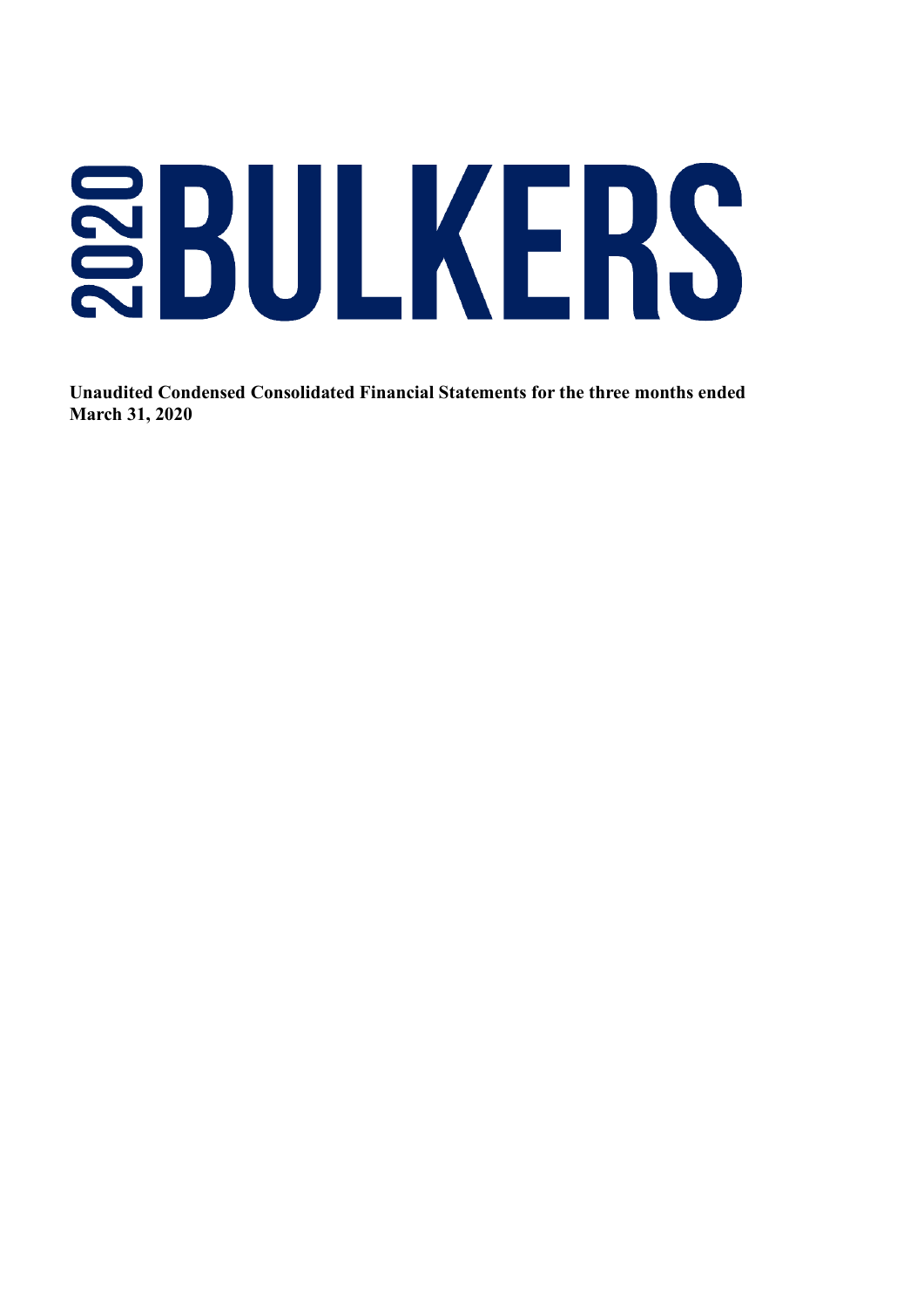# **Unaudited Condensed Consolidated Statements of Operations**

|                                                               | 3 months to<br>March 31, | 3 months to<br>March 31, |
|---------------------------------------------------------------|--------------------------|--------------------------|
| (In millions of US\$ except per share data)                   | 2020                     | 2019                     |
| <b>Operating revenues</b>                                     |                          |                          |
| Time charter revenues                                         | 7.8                      |                          |
| <b>Total operating revenues</b>                               | 7.8                      |                          |
| <b>Operating expenses</b>                                     |                          |                          |
| Vessel operating expenses                                     | (2.4)                    |                          |
| Voyage expenses                                               | (0.2)                    |                          |
| General and administrative expenses                           | (0.8)                    | (1.4)                    |
| Depreciation and amortization                                 | (1.9)                    |                          |
| <b>Total operating expenses</b>                               | (5.3)                    | (1.4)                    |
| <b>Operating profit (loss)</b>                                | 2.5                      | (1.4)                    |
| Financial income (expense), net                               |                          |                          |
| Interest expense, net of capitalised interest                 | (2.1)                    |                          |
| Foreign exchange losses                                       | (0.1)                    |                          |
| Total financial income (expenses), net                        | (2.2)                    |                          |
| Net income (loss) before income taxes                         | 0.3                      | (1.4)                    |
| Income tax                                                    |                          |                          |
| Net income (loss)                                             | 0.3                      | (1.4)                    |
| Per share information:                                        |                          |                          |
| Basic earnings (loss) per share                               | 0.01                     | (0.10)                   |
| Diluted earnings (loss) per share                             | 0.01                     | (0.10)                   |
| <b>Consolidated Statements of Comprehensive income (loss)</b> |                          |                          |
| Net profit (loss)                                             | 0.3                      | (1.4)                    |
| Other comprehensive income                                    |                          |                          |
| Total comprehensive income (loss)                             | 0.3                      | (1.4)                    |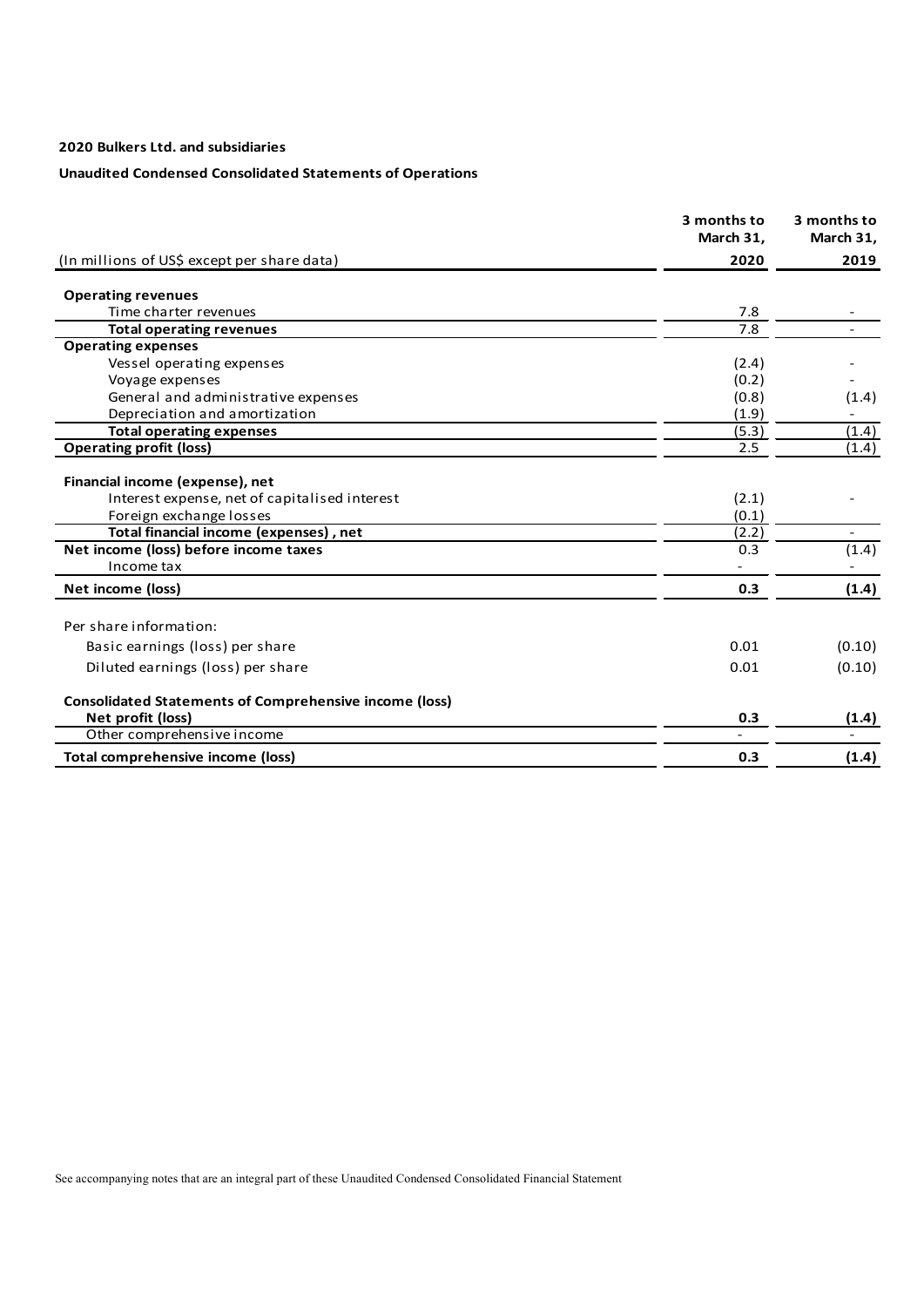# **Unaudited Condensed Consolidated Balance Sheets**

|                                                                         | March 31, | December 31, |
|-------------------------------------------------------------------------|-----------|--------------|
| (In millions of US\$)                                                   | 2020      | 2019         |
| <b>ASSETS</b>                                                           |           |              |
|                                                                         |           |              |
| <b>Current assets</b>                                                   | 15.1      | 20.1         |
| Cash and cash equivalents<br>Restricted cash                            | 0.2       | 0.1          |
| Trade receivables                                                       | 0.2       | 0.9          |
| Other current assets                                                    | 2.6       | 1.8          |
| <b>Total current assets</b>                                             | 18.1      | 22.9         |
|                                                                         |           |              |
| Long term assets                                                        | 283.0     | 188.8        |
| Vessels and equipment, net<br>Newbuildings                              | 35.6      | 69.5         |
|                                                                         | 1.5       | 1.9          |
| Other long-term assets<br><b>Total long-term assets</b>                 | 320.1     | 260.2        |
|                                                                         |           |              |
| <b>Total assets</b>                                                     | 338.2     | 283.1        |
| <b>LIABILITIES AND EQUITY</b>                                           |           |              |
| <b>Current liabilities</b>                                              |           |              |
| Short-term debt and current portion of long-term debt                   | 11.5      | 8.1          |
| Accounts payable                                                        | 1.2       | 0.7          |
| Accrued expenses                                                        | 1.4       | 2.7          |
| Other current liabilities                                               | 1.0       | 1.2          |
| <b>Total current liabilities</b>                                        | 15.1      | 12.8         |
| Long term liabilities                                                   |           |              |
| Long-term debt                                                          | 185.6     | 132.0        |
| Other long-term liabilities                                             | 0.4       | 0.2          |
| <b>Total long-term liabilities</b>                                      | 186.0     | 132.2        |
| <b>Commitments and contingencies</b>                                    |           |              |
| Equity                                                                  |           |              |
| Common share of par value US\$1,0 per share: authorized 75,000,000      |           |              |
| (2018:75,000,000). Issued and outstanding 22,170,906 (2018: 14,070,906) | 22.2      | 22.2         |
| Additional paid-in capital                                              | 120.4     | 120.2        |
| Accumulated other comprehensive income                                  |           |              |
| Accumulated deficit                                                     | (5.5)     | (4.3)        |
| Total shareholders' equity                                              | 137.1     | 138.1        |
| Total liabilities and shareholders' equity                              | 338.2     | 283.1        |
|                                                                         |           |              |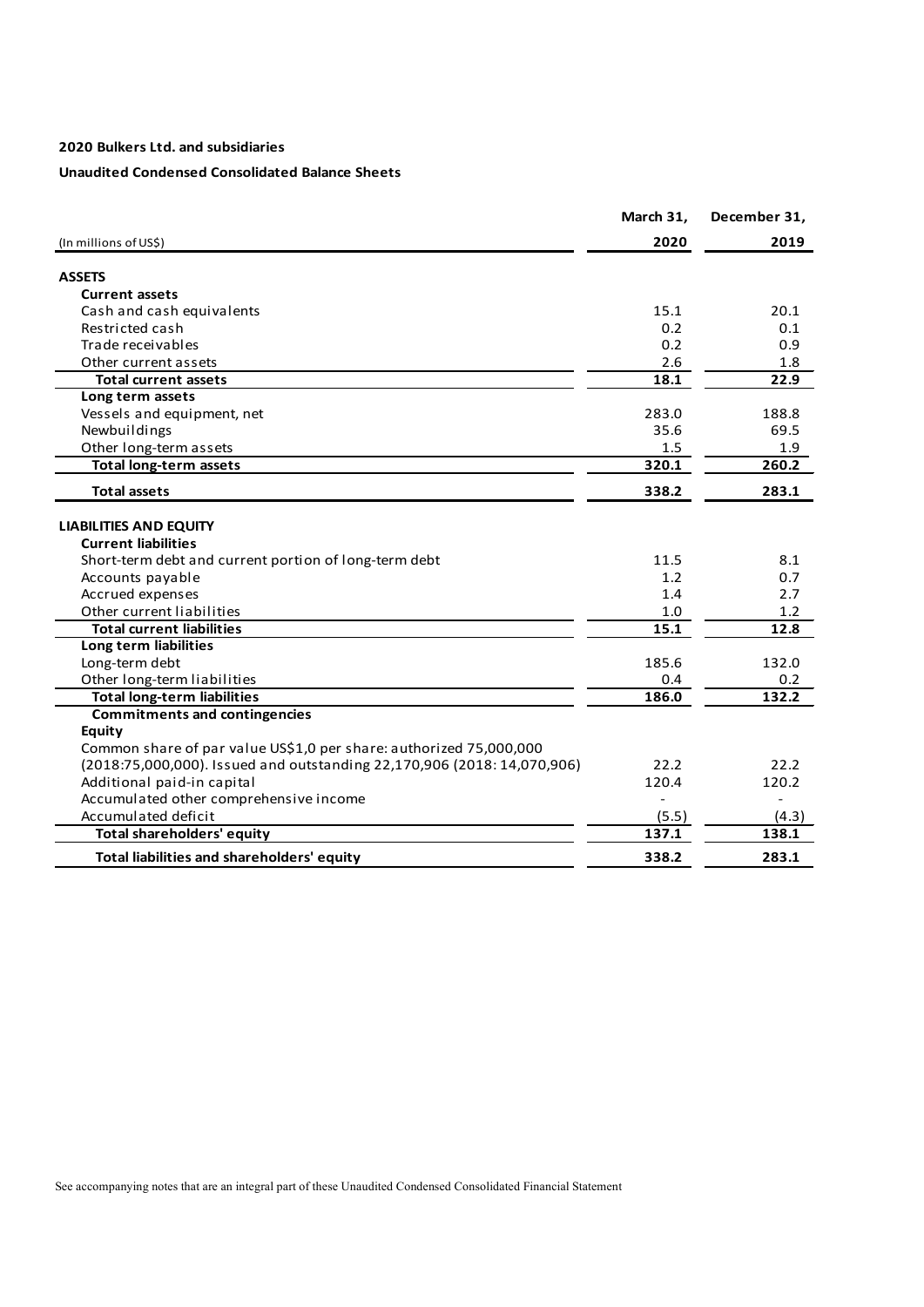# **Unaudited Condensed Consolidated Statement of Cash Flows**

| (In millions of US\$)                                                                          | 3 months to<br>March 31.<br>2020 | 3 months to<br>March 31,<br>2019 |
|------------------------------------------------------------------------------------------------|----------------------------------|----------------------------------|
| Net profit (loss)                                                                              | 0.3                              | (1.4)                            |
| Share based compensation                                                                       | 0.2                              | 0.5                              |
| Depreciation and amortization                                                                  | 1.9                              |                                  |
| (Increase) decrease in accounts receivable                                                     | 0.7                              |                                  |
| Increase (decrease) in accounts payable                                                        | 0.5                              | 0.1                              |
| Change in other current items related to operating activities                                  | (2.0)                            | 0.1                              |
| Change in other long-term items related to operating activities                                | (0.1)                            |                                  |
| Net cash provided by (used in) operating activities                                            | 1.5                              | (0.7)                            |
| <b>Investing activities</b>                                                                    |                                  |                                  |
| Additions to newbuildings                                                                      | (62.2)                           | (0.3)                            |
| Net cash used in investing activities                                                          | (62.2)                           | (0.3)                            |
| <b>Financing activities</b>                                                                    |                                  |                                  |
| Proceeds, net of deferred loan costs, from issuance of                                         |                                  |                                  |
| long-term debt                                                                                 | 59.3                             | (1.6)                            |
| Repayment of long-term debt                                                                    | (2.0)                            |                                  |
| Dividends paid                                                                                 | (1.5)                            |                                  |
| Net proceeds from share issuances                                                              |                                  | 3.0                              |
| Net cash provided by financing activities                                                      | 55.8                             | 1.4                              |
| Net increase (decrease) in cash and cash equivalents                                           | (4.9)                            | 0.4                              |
| and restricted cash                                                                            |                                  |                                  |
| Cash and cash equivalents and restricted cash at beginning                                     | 20.2                             | 0.3                              |
| of period                                                                                      |                                  |                                  |
| Cash and cash equivalents and restricted cash at end of period                                 | 15.3                             | 0.7                              |
| Supplemental disclosure of cash flow information<br>Interest paid, net of capitalised interest | (2.2)                            |                                  |
|                                                                                                |                                  |                                  |

Income taxes paid **-**  $\qquad -$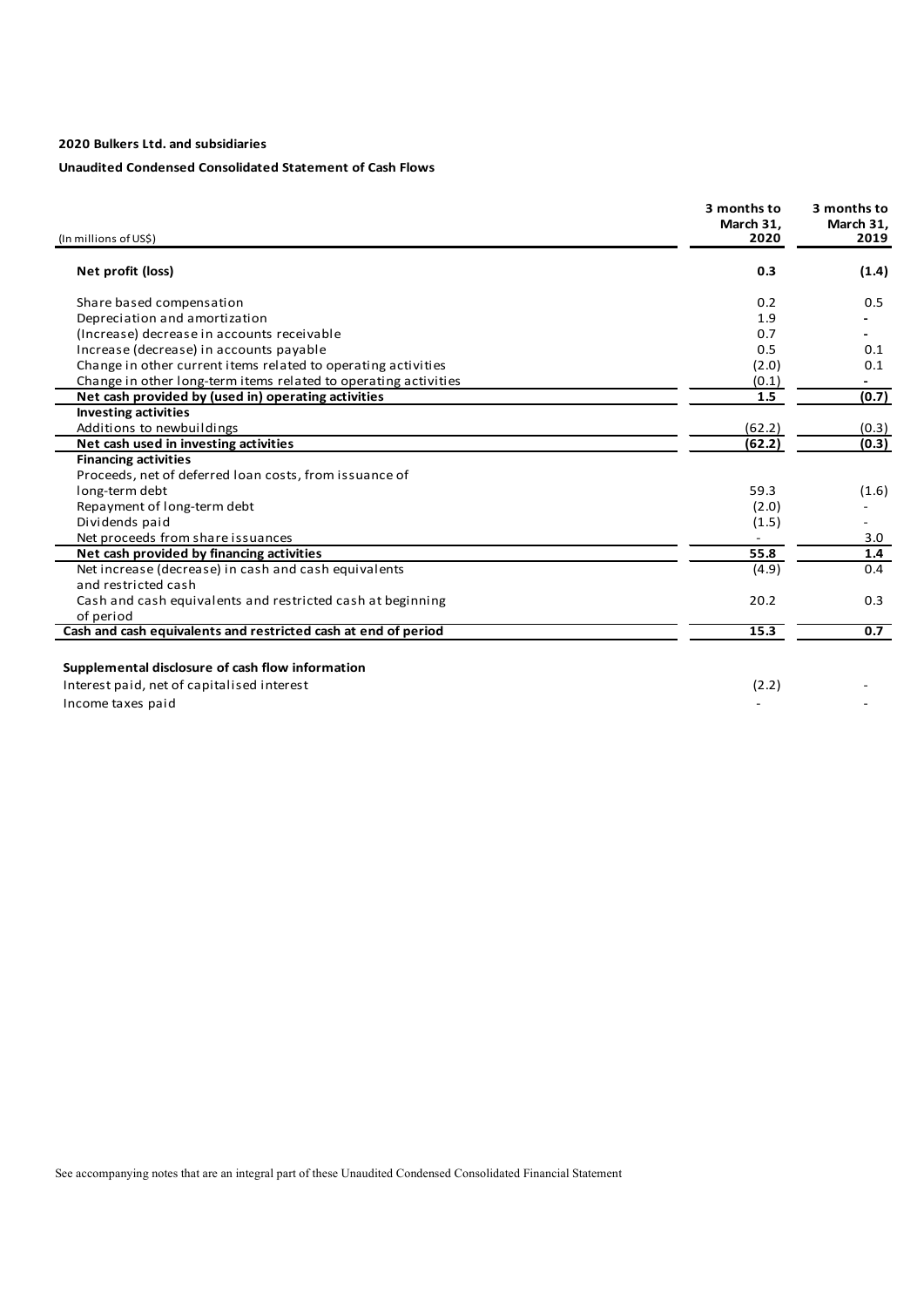# **Unaudited Condensed Consolidated Statements of Changes in Shareholders' Equity**

|                                                | Number of<br>shares | <b>Share</b><br>capital  | Additional<br>paid-in | Retained<br>deficit | Total<br>equity |
|------------------------------------------------|---------------------|--------------------------|-----------------------|---------------------|-----------------|
| (In millions of US\$, except number of shares) |                     |                          | capital               |                     |                 |
| Consolidated balance as of December 31, 2018   | 14 070 906          | 14.1                     | 55.1                  | (0.9)               | 68.3            |
| Issue of common shares                         | 300 000             | 0.3                      | 2.7                   |                     | 3.0             |
| Other transactions:                            |                     |                          |                       |                     |                 |
| Share based compensation                       |                     |                          | 0.5                   |                     | 0.5             |
| Total comprehensive loss for the period        |                     |                          |                       | (1.4)               | (1.4)           |
| Consolidated balance as of March 31, 2019      | 14 370 906          | 14.4                     | 58.3                  | (2.3)               | 70.4            |
| Issue of common shares                         | 7800000             | 7.8                      | 62.4                  |                     | 70.2            |
| Equity issuance costs                          |                     |                          | (1.6)                 |                     | (1.6)           |
| Other transactions:                            |                     |                          |                       |                     |                 |
| Dividends                                      |                     |                          |                       | (3.0)               | (3.0)           |
| Share based compensation                       |                     |                          | 1.1                   |                     | 1.1             |
| Total comprehensive loss for the period        |                     |                          |                       | 1.0                 | 1.0             |
| Consolidated balance as of December 31, 2019   | 22 170 906          | 22.2                     | 120.2                 | (4.3)               | 138.1           |
| Dividends                                      |                     | $\overline{\phantom{a}}$ |                       | (1.5)               | (1.5)           |
| Share based compensation                       |                     | $\overline{\phantom{a}}$ | 0.2                   |                     | 0.2             |
| Total comprehensive loss for the period        |                     |                          |                       | 0.3                 | 0.3             |
| Consolidated balance as of March 31, 2020      | 22 170 906          | 22.2                     | 120.4                 | (5.5)               | 137.1           |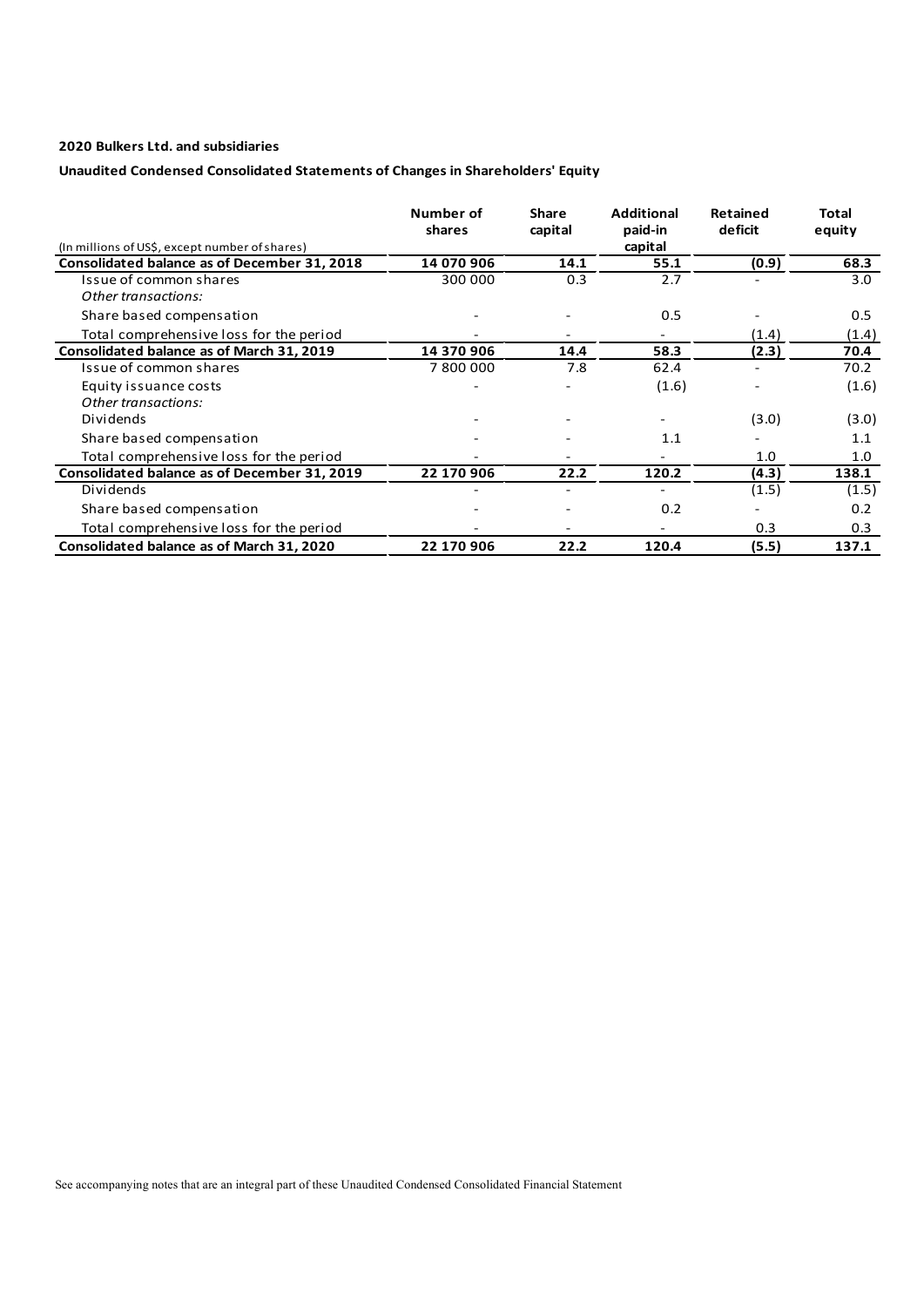# **2020 Bulkers Limited and subsidiaries Notes to Consolidated Financial Statements**

# **1. GENERAL INFORMATION**

2020 Bulkers Ltd. (together with its subsidiaries, the "Company" or the "Group" or "2020 Bulkers") is a limited liability company incorporated in Bermuda on 26 September 2017. The Company's shares are traded on Oslo Axess under the ticker "2020".

2020 Bulkers is an international owner and operator of large dry bulk vessels. The Group has six Newcastlemax dry bulk vessels in operation and two Newcastlemax drybulk vessels under construction at New Times Shipyard in China. The remaining newbuildings are expected to be delivered by June 2020.

# **Basis of presentation**

Our consolidated financial statements are prepared in accordance with accounting principles generally accepted in the United States of America (U.S. GAAP). The consolidated financial statements include the assets and liabilities of the parent company and wholly-owned subsidiaries. All intercompany balances and transactions have been eliminated upon consolidation.

### **Going concern**

The consolidated financial statements have been prepared on a going concern basis.

# **2. ACCOUNTING POLICIES**

The accounting policies adopted in the preparation of the condensed consolidated financial statements are consistent with those followed in the preparation of the Company's consolidated financial statements for the year ended December 31, 2019, except as described in note 3.

### **3. RECENTLY ISSUED ACCOUNTING STANDARDS**

### *Adoption of new accounting standards*

In June 2016, the FASB issued ASU No. 2016-13, Financial Instruments-Credit Losses (Topic 326): Measurement of Credit Losses on Financial Instruments, which revises guidance for the accounting for credit losses on financial instruments within its scope. The new standard introduces an approach, based on expected losses, to estimate credit losses on certain types of financial instruments and modifies the impairment model for available-for-sale debt securities. The guidance will be effective January 1, 2020, with early adoption permitted. Entities are required to apply the standard's provisions as a cumulative-effect adjustment to retained earnings as of the beginning of the first reporting period in which the guidance is adopted. The adoption, effective January 1, 2020, did not have a material impact on the Condensed Consolidated Financial Statements and related disclosures.

# **4. INCOME TAXES**

### **Bermuda**

We are incorporated in Bermuda. Under current Bermuda law, we are not required to pay taxes in Bermuda on either income or capital gains. We have received written assurance from the Minister of Finance in Bermuda that, in the event of any such taxes being imposed, we will be exempted from taxation until March 31, 2035.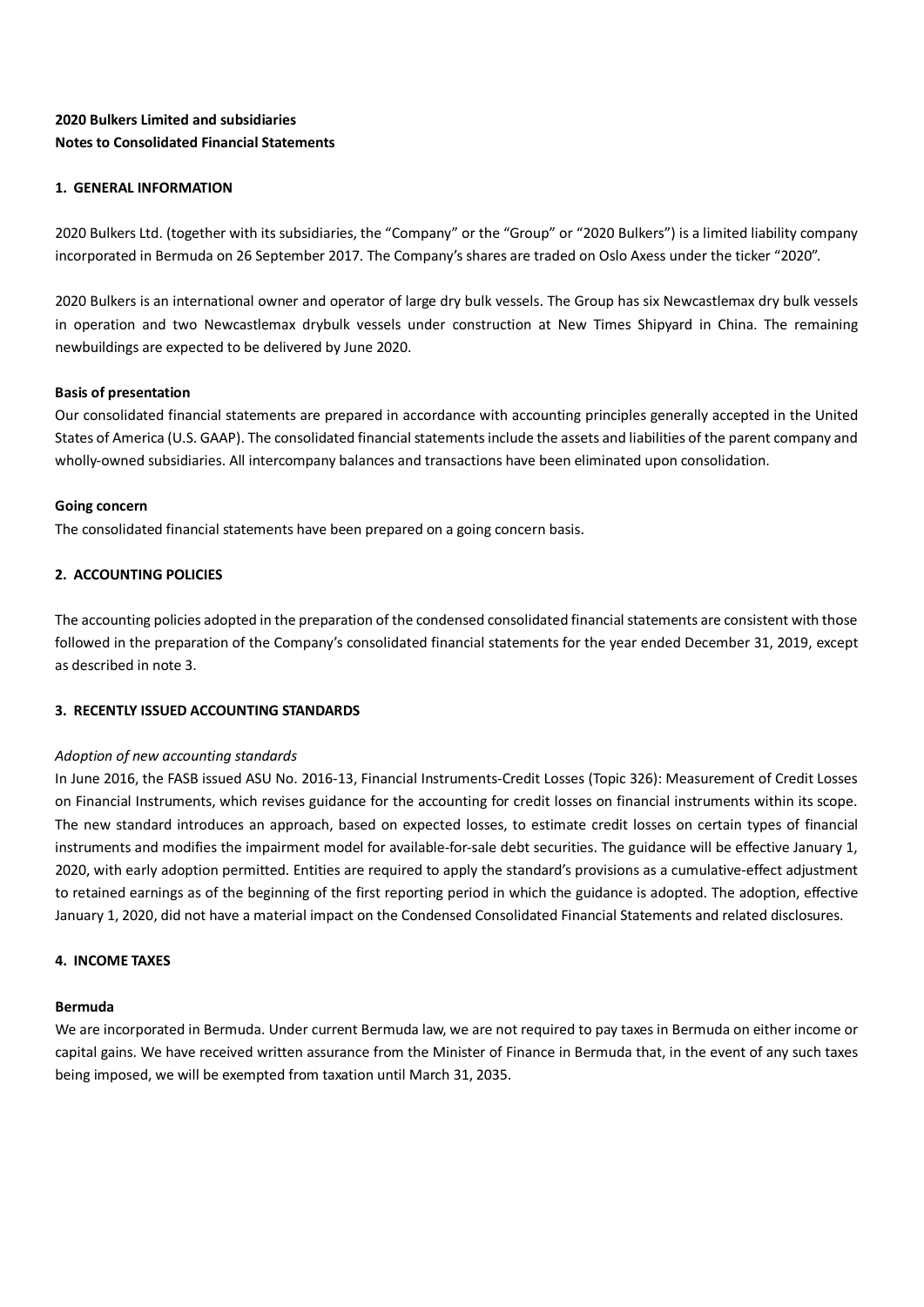### **Other jurisdictions**

Our subsidiary in Norway is subject to income tax. The estimate income tax expense for the three months ended March 31, 2020 is approximately US\$0.01 million. We do not have any unrecognized tax benefits, accrued interest or penalties relating to income taxes.

# **5. SEGMENT INFORMATION**

Our chief operating decision maker, or the CODM, measures performance based on our overall return to shareholders based on consolidated net income. The CODM does not review a measure of operating result at a lower level than the consolidated group and we only have one reportable segment. Our vessels operate worldwide and therefore management will not evaluate performance by geographical region as this information is not meaningful.

### **6. REVENUES**

The Company recognized revenues from six contracts (described in note 9) for Bulk Sandefjord, Bulk Santiago, Bulk Seoul, Bulk Shanghai, Bulk Shenzhen and Bulk Sydney in the first quarter of 2020. Trade receivables of US\$0.2 million were recognized as of March 31, 2020. The Company has invoiced US\$0.6 million to customers which is not earned as of March 31, 2020 and the amount is recognized as other current liabilities.

### **7. INTEREST EXPENSE**

|                                    | 3 months to<br>March 31, | 3 months to<br>March 31, |
|------------------------------------|--------------------------|--------------------------|
| (In millions of US dollars)        | 2020                     | 2019                     |
| Interest expense, gross            | 2.6                      |                          |
| Capitalized interest, newbuildings | (0.5)                    |                          |
| <b>Total</b>                       | 2.1                      |                          |

### **8. EARNINGS PER SHARE**

|                                                                                                          | 3 months to<br>March 31,<br>2020 | 3 months to<br>March 31,<br>2019 |
|----------------------------------------------------------------------------------------------------------|----------------------------------|----------------------------------|
| - Basic earnings (loss) per share                                                                        | 0.01                             | (0.10)                           |
| - Diluted earnings (loss) per share                                                                      | 0.01                             | (0.10)                           |
| Issued ordinary shares at the end of the period<br>Weighted average number of shares outstanding - basic | 22 170 906<br>22 170 906         | 14 370 906<br>14 252 928         |

# **9. LEASES**

*Lessor*

The Company has the following vessels on operating lease contracts: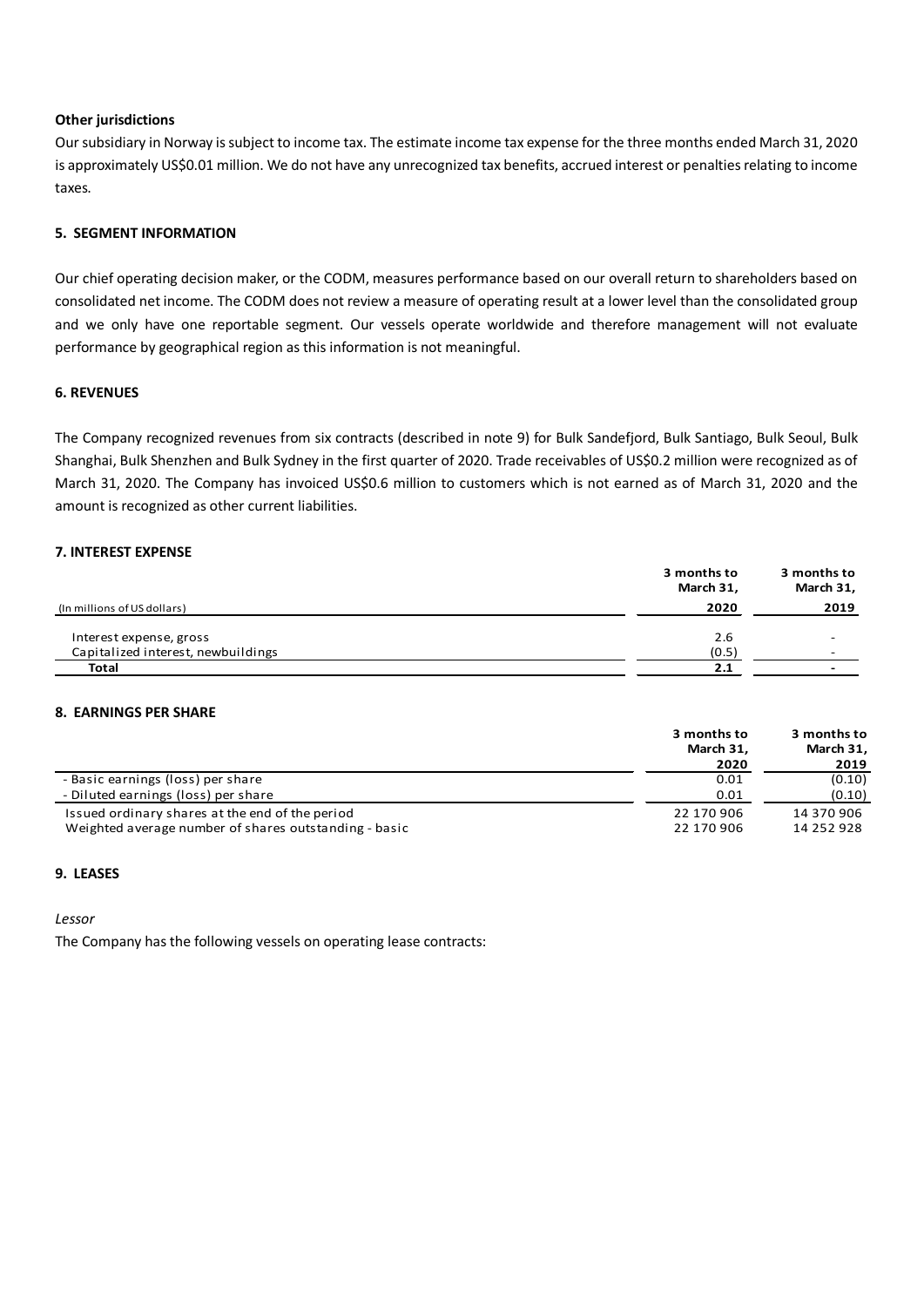| Vessel                 | <b>Contract start</b> | Charterer     | <b>Charter expiry</b> | Gross rate/day, USD                                    |
|------------------------|-----------------------|---------------|-----------------------|--------------------------------------------------------|
| Bulk Sandefiord        | 13-Aug-2019           | Koch Shipping | <b>Aug 22</b>         | <b>IPremium to Baltic 5TC index + scrubber benefit</b> |
| Bulk Santiago          | 21-Sep-2019           | Koch Shipping | Nov 21 - Jan 22       | 19 525 (until 24 Dec 2020), index linked               |
| Bulk Seoul             | 1-Nov-2019            | Koch Shipping | Dec 21 - Feb 22       | 22 250 (until 31 Dec 2020), index linked               |
| Bulk Shanghai          | 9-Nov-2019            | Glencore      | Dec 20                | 22 673                                                 |
| <b>I</b> Bulk Shenzhen | 10-Jan-2020           | Glencore      | Dec 20                | 21919                                                  |
| <b>Bulk Sydney</b>     | 23-Jan-2020           | Koch Shipping | <b>Jan 23</b>         | IPremium to Baltic 5TC index + scrubber benefit        |

### *Lessee*

Effective January 1, 2019, the Company entered into a long term lease contract for an office in Oslo. Effective January 1, 2020, the Company leased additional office space in Oslo. The total right-of-use asset as of March 31, 2020 was US\$0.5 million and a corresponding lease liability was US\$0.4 million. The amortization of right of use assets relating to office lease is presented under Depreciation and Amortization in the statement of operations.

### **10. VESSELS AND EQUIPMENT, NET AND NEWBUILDINGS**

|                                                  | <b>Newbuildings</b> | <b>Vessels and</b> | <b>Total</b> |
|--------------------------------------------------|---------------------|--------------------|--------------|
| (In millions of US\$)                            |                     | equipment, net     |              |
| Cost as of December 31, 2018                     | 68.4                |                    | 68.4         |
| Capital expenditures                             | 189.6               |                    | 189.6        |
| Capitalized interests                            | 1.5                 |                    | 1.5          |
| Transfers to vessels and equipment, net          | (190.0)             | 190.0              |              |
| Cost as of December 31, 2019                     | 69.5                | 190.0              | 259.5        |
| Capital expenditures                             | 61.7                |                    | 61.7         |
| Capitalized interests                            | 0.5                 |                    | 0.5          |
| Transfers to vessels and equipment, net          | (96.1)              | 96.1               |              |
| Cost as of March 31, 2020                        | 35.6                | 286.1              | 321.7        |
| Accumulated depreciation as of December 31, 2019 |                     | 1.2                | 1.2          |
| Depreciation                                     |                     | 1.9                | 1.9          |
| Accumulated depreciation as of March 31, 2020    |                     | 3.1                | 3.1          |
| Balance as of December 31, 2019                  | 69.5                | 188.8              | 258.3        |
| Balance as of March 31, 2020                     | 35.6                | 283.0              | 318.6        |

In January 2020, the Company took delivery of the Bulk Shenzhen, a newcastlemax dry bulk newbuilding. Upon delivery, the Company paid the delivery instalment of US\$30.4 million and utilized US\$30 million of the term loan facility (see note 13)

In January 2020, the Company took delivery of the Bulk Sydney, a newcastlemax dry bulk newbuilding. Upon delivery, the Company paid the delivery instalment of US\$30.4 million and utilized US\$30 million of the term loan facility (see note 13)

# **11. OTHER LONG-TERM ASSETS**

|                       | March 31, | December 31, |
|-----------------------|-----------|--------------|
| (In millions of US\$) | 2020      | 2019         |
| Deferred Ioan costs   | 1.0       | 1.7          |
| Right-of-use asset    | 0.5       | 0.2          |
| Total                 | 1.5       | 1.9          |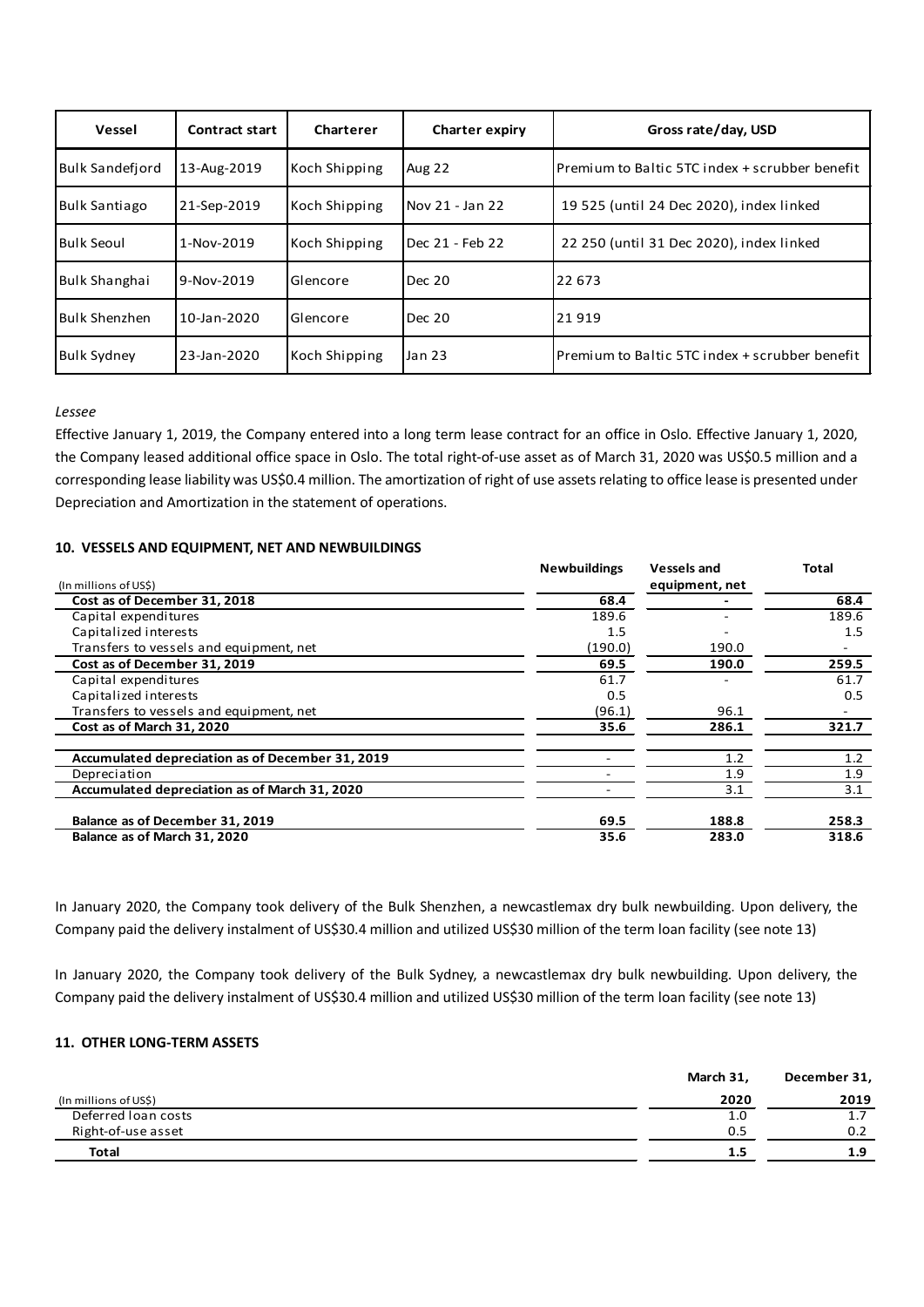### **12. RELATED PARTY TRANSACTIONS**

In April 2019, the Company entered into a short term convertible debt agreement of US\$8.0 million with the shareholders Drew Holdings Ltd., Ubon AS, Titan Credit Master Fund and MH Capital AS (a company owned by Magnus Halvorsen). The convertible debt was converted to shares in the private placement completed on May 23, 2019.

In May 2019, the Company entered into a short term loan agreement of US\$360.0 thousand with MH Capital AS. The short term loan was settled as part of MH Capital AS subscription of shares in the private placement completed on May 23, 2019.

In June 2019, the Company provided Magnus Halvorsen an interest bearing loan of US\$945,827. The current loan balance is US\$0.8 million and is classified as other current assets.

In July 2019, the Company signed a Revolving Credit Facility Agreement of US\$5.5 million with Drew Holdings Ltd. The Revolving Credit Facility agreement was cancelled during the fourth quarter of 2019.

### **13. DEBT**

|                                                                      | March 31. | December 31. |
|----------------------------------------------------------------------|-----------|--------------|
| (In millions of US\$)                                                | 2020      | 2019         |
| Pledged                                                              |           |              |
| Term Ioan Tranche I ("Bulk Sandefjord"), balloon payment August 2024 | 29.2      | 29.6         |
| Term Ioan Tranche II ("Bulk Santiago"), balloon payment August 2024  | 29.2      | 29.6         |
| Term Ioan Tranche V ("Bulk Shenzhen"), balloon payment August 2024   | 30.0      |              |
| Term Ioan Tranche VI ("Bulk Sydney"), balloon payment August 2024    | 30.0      |              |
| Other long term debt                                                 |           |              |
| Vessel financing ("Bulk Seoul")                                      | 41.0      | 41.6         |
| Vessel financing ("Bulk Shanghai")                                   | 41.0      | 41.6         |
| Long-term debt, gross                                                | 200.4     | 142.4        |
| Less current portion long term debt                                  | (11.5)    | (8.1)        |
| Less deferred loan costs                                             | (3.3)     | (2.3)        |
| Total long-term debt                                                 | 185.6     | 132.0        |

In February 2019, the Company signed a term loan facility agreement for US\$240 million of bank financing for its newbuilding program. When the Company entered into the sale and leaseback arrangement with Ocean Yield (please see below), the Company cancelled two tranches each of US\$30 million. The term loan facility carries an interest of Libor+250 bps, has an 18 year repayment profile for the principle amount and a balloon repayment five years after delivery of the first vessel. The term loan facility contains financial covenants for the Group (i) value adjusted equity shall be equal to or higher than 30% of value adjusted total assets, working capital (defined as consolidated current assets minus consolidated current liabilities (excluding current portion of long term debt and subordinated shareholder loans)) shall at all times be no less than US\$0 and free and available cash shall at all times be higher of (a) US\$1,25 million per delivered vessel and (b) 5% of total debt. If a dividend is paid, available cash shall be higher of (a) US\$2,25 million per delivered vessel and (b) 7,5% of total debt on a pro-forma basis after such distribution. As of March 31, 2020, we were compliant with the covenants and our obligations under our term loan facility agreement. The vessels are pledged upon draw down of the loan facility, with cross collateral agreements in place upon each vessel within the term loan facility.

In October 2019, the Company entered into a sale and lease back arrangement with Ocean Yield for its two Newcastlemax vessels, Bulk Seoul and Bulk Shanghai. The vessels were delivered from the yard on October 30 and November 6, respectively, and were at delivery sold to Ocean Yield for a price per vessel of US\$42 million, net of a US\$5 million sellers' credit. The vessels have been chartered back to the Company on thirteen years bareboat charters which include a purchase obligation at the end of the respective charter periods and certain options to either sell or acquire the vessels during the charter periods. The bareboat charter hire is US\$6,575 per day plus an adjustment based on LIBOR plus a margin of 450 basis points. Since the Company have purchase obligations at the end of the charter periods, the Company has accounted for the transaction as a financing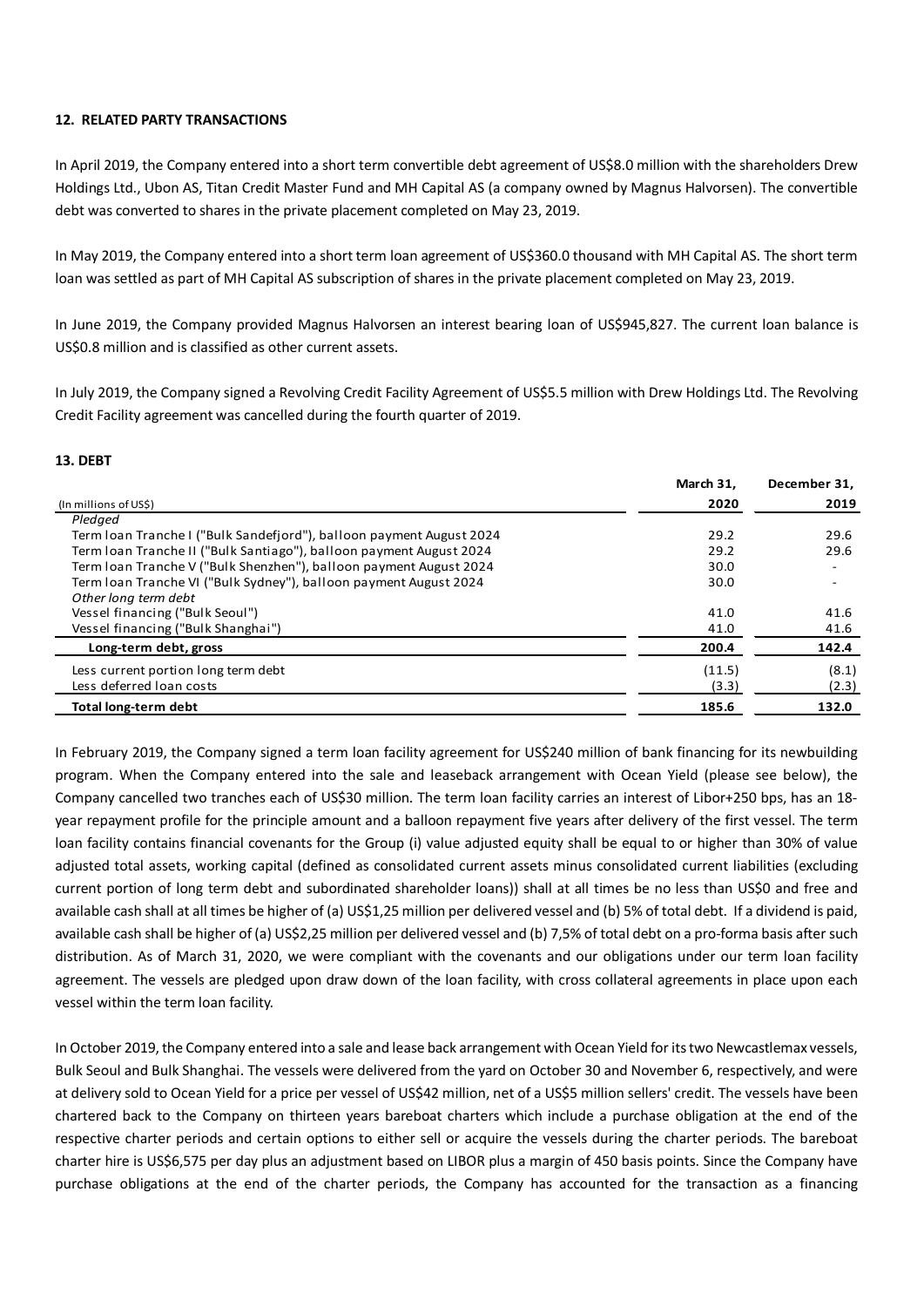arrangement. The Company have pledged the shares in the subsidiaries chartering the vessels back from Ocean Yield and issued certain guarantees in line with standard terms contained in sale and leaseback transactions.

The outstanding debt as of March 31, 2020 is repayable as follows:

| (In millions of US\$) |       |
|-----------------------|-------|
| 2020                  | 8.6   |
| 2021                  | 11.5  |
| 2022                  | 11.5  |
| 2023                  | 11.5  |
| 2024                  | 98.1  |
| Thereafter            | 59.2  |
|                       | 200.4 |

### **14. FINANCIAL ASSETS AND LIABILITIES**

### **Foreign currency risk**

The majority of our transactions, assets and liabilities are denominated in United States dollars. However, we incur expenditure in currencies other than United States dollars, mainly in Norwegian Kroner. There is a risk that currency fluctuations in transactions incurred in currencies other than the functional currency will have a negative effect of the value of our cash flows. We are then exposed to currency fluctuations and we may enter into foreign currency swaps to mitigate such risk exposures.

### **Fair values**

The guidance for fair value measurements applies to all assets and liabilities that are being measured and reported on a fair value basis. This guidance enables the reader of the financial statements to assess the inputs used to develop those measurements by establishing a hierarchy for ranking the quality and reliability of the information used to determine fair values. The same guidance requires that assets and liabilities carried at fair value should be classified and disclosed in one of the following three categories based on the inputs used to determine its fair value:

- Level 1: Quoted market prices in active markets for identical assets or liabilities;
- Level 2: Observable market based inputs or unobservable inputs that are corroborated by market data;
- Level 3: Unobservable inputs that are not corroborated by market data.

The carrying value and estimated fair value of our cash and financial instruments are as follows:

|                                                       |           | March 31, | December 31, |
|-------------------------------------------------------|-----------|-----------|--------------|
| (In millions of US\$)                                 | Hierarchy | 2020      | 2019         |
| Assets                                                |           |           |              |
| Cash and cash equivalents                             |           | 15.1      | 20.1         |
| Restricted cash                                       |           | 0.2       | 0.1          |
| <b>Liabilities</b>                                    |           |           |              |
| Short term debt and current portion of long term debt |           | 11.5      | 8.1          |
| Long term debt                                        |           | 185.6     | 132.0        |

Financial instruments included in the consolidated accounts within 'Level 1 and 2' of the fair value hierarchy are valued using quoted market prices, broker or dealer quotations or alternative pricing sources with reasonable levels of price transparency.

There have been no transfers between different levels in the fair value hierarchy during the periods presented.

### **Concentrations of risk**

There is a concentration of credit risk with respect to cash and cash equivalents to the extent that nearly all of the amounts are carried with Danske Bank. However, we believe this risk is remote, as Danske Bank is an established financial institution.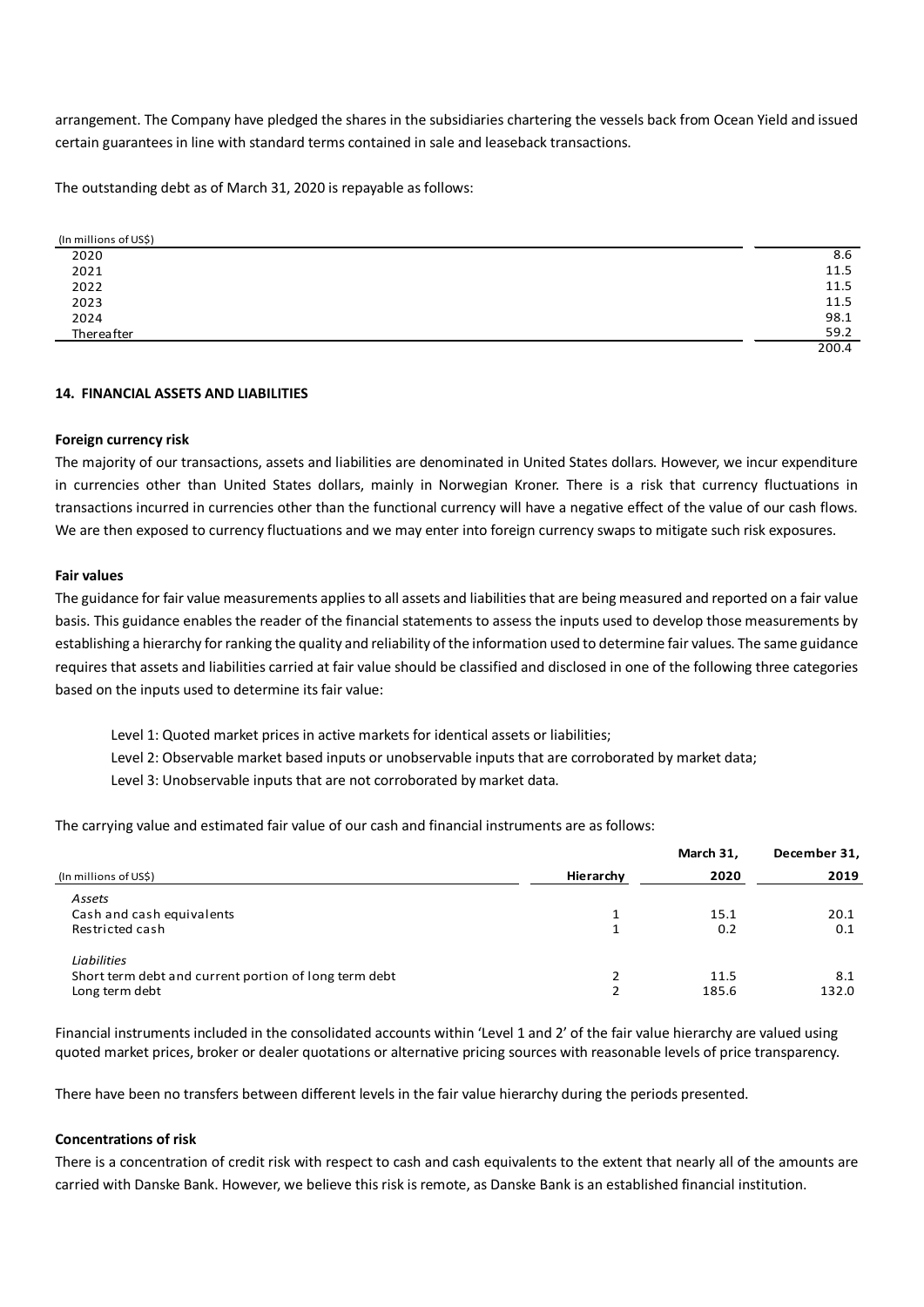### **Guarantees**

The China Merchants Bank, Nanjing Branch has given letters of guarantee to two of the Liberian subsidiaries of the group for payments made prior to delivery of the vessels under each of their respective newbuilding contracts. The guarantees cover all milestone payments under the Novation Agreements between the subsidiaries and New Times Shipbuilding Co., Ltd. including interest at the rate of 5%.

The Company has issued guarantees to New Times Shipyard for payment of instalments on all the newbuilding contracts.

# **15. SHARE BASED PAYMENT COMPENSATION**

In January 2019, the Board of Directors established a long-term incentive plan and approved a grant of 740,000 options to employees and directors. Further, 740,000 of the Company's authorized but unissued share capital was allocated to this purpose. The share options will have a five-year term and will vest equally one quarter every six months commencing on June 30, 2019 over a two year vesting period. The exercise price is US\$10.0 and will be reduced with any dividends paid. The total estimated cost is approximately US\$2.1 million and will be expensed over the requisite service period. US\$0.2 million have been expensed for the three months ended March 31, 2020.

# **16. COMMITMENTS AND CONTINGENCIES**

As of March 31, 2020, the Company had two vessels under construction. The outstanding commitments for the two newbuildings amounted to US\$60.8 million which are due in 2020.

The Company insures the legal liability risks for its shipping activities with Assuranceforeningen SKULD and Assuranceforeningen Gard Gjensidig, both mutual protection and indemnity associations. As a member of these mutual associations, the Company is subject to calls payable to the associations based on the Company's claims record in addition to the claim records of all other members of the associations. A contingent liability exists to the extent that the claims records of the members of the associations in the aggregate show significant deterioration, which result in additional calls on the members.

To the best of our knowledge, there are no legal or arbitration proceedings existing or pending which have had or may have significant effects on our financial position or profitability and no such proceedings are pending or known to be contemplated.

### **17. SUBSEQUENT EVENTS**

### *Interest hedging*

In April the Company entered into interest rate swap agreements for a notional amount of approximately US\$177 million, effectively securing an all-in interest rate of 3% for the fully drawn amount under the term loan facility.